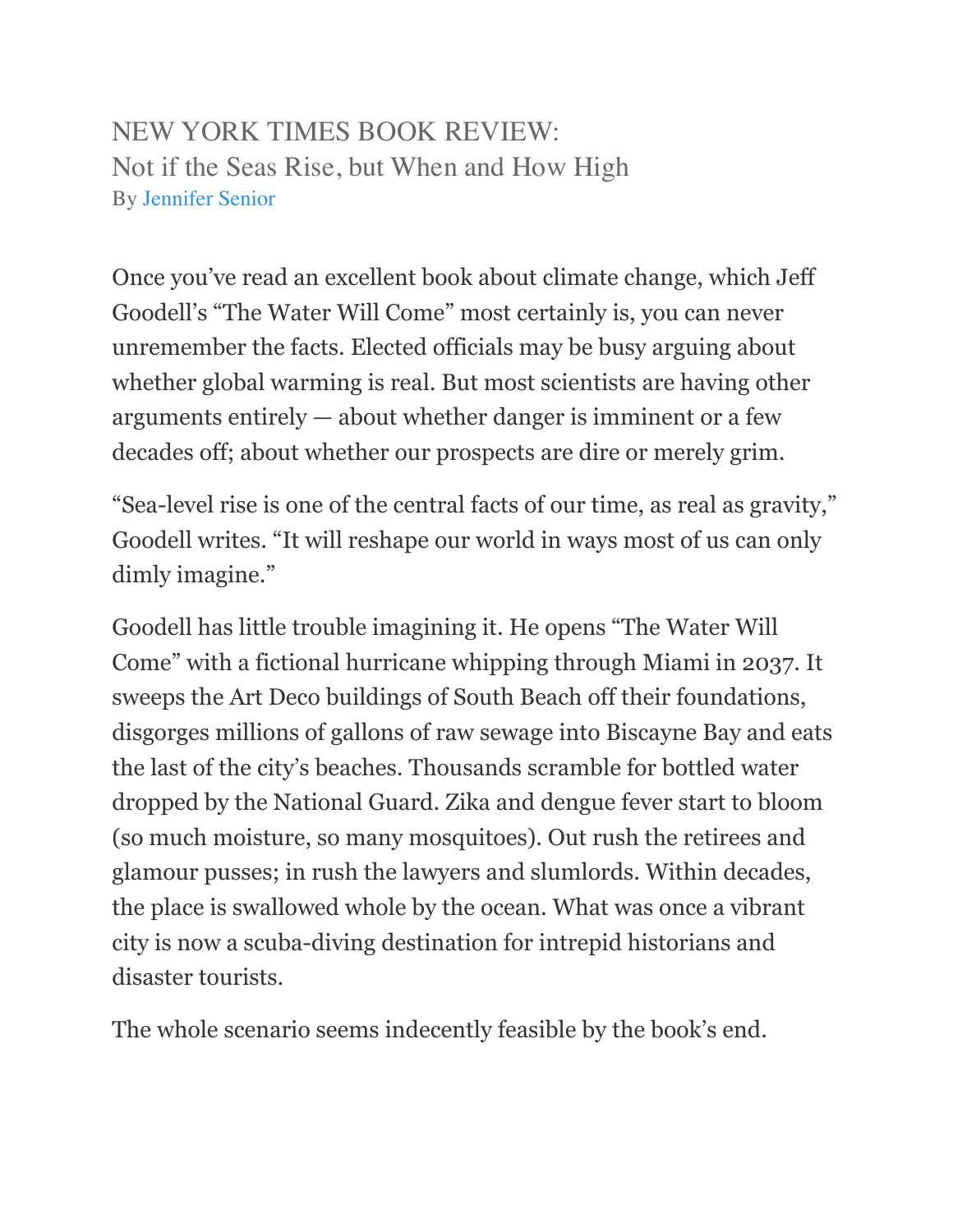After this year's calamitous flooding in [Houston](https://www.nytimes.com/2017/08/27/us/harvey-texas-storm.html) and [the Caribbean](https://www.nytimes.com/video/world/americas/100000005441310/maria-hits-dominica-and-guadeloupe.html), "The Water Will Come" is depressingly well-timed, though I'm guessing all good books about this subject will be from now on. Political time now lags behind geological time: If we don't take dramatic steps to prepare for the rising seas, hundreds of millions could be displaced from their homes by the end of the century, and the infrastructure fringing the coast, valued in the trillions of dollars, could be lost.

Unfortunately, human beings are uniquely ill-suited to prepare for disasters they cannot sense or see. "We have evolved to defend ourselves from a guy with a knife or an animal with big teeth," Goodell writes, "but we are not wired to make decisions about barely perceptible threats that gradually accelerate over time."

So we stick our heads in the sand. Until the sand disappears, anyway.

To give you an idea of why many climate scientists are so nervous: Over the course of the earth's history, seas have risen drastically whenever ice sheets suddenly collapsed. And that's precisely what's happening now. Greenland is melting at a furious rate — by 2040, Goodell writes, we'll be able to windsurf at the North Pole — and so are the ice shelves of Antarctica.

Many of our climate reports, including the one that formed the basis of the [2015 Paris Agreement,](https://www.nytimes.com/2015/12/13/world/europe/climate-change-accord-paris.html) hadn't predicted this. Their authors assumed that the most the sea could rise by 2100 was three feet, two inches. Now many scientists believe that estimate is too low. Some say the sea could rise as much as six feet; others say even more than that.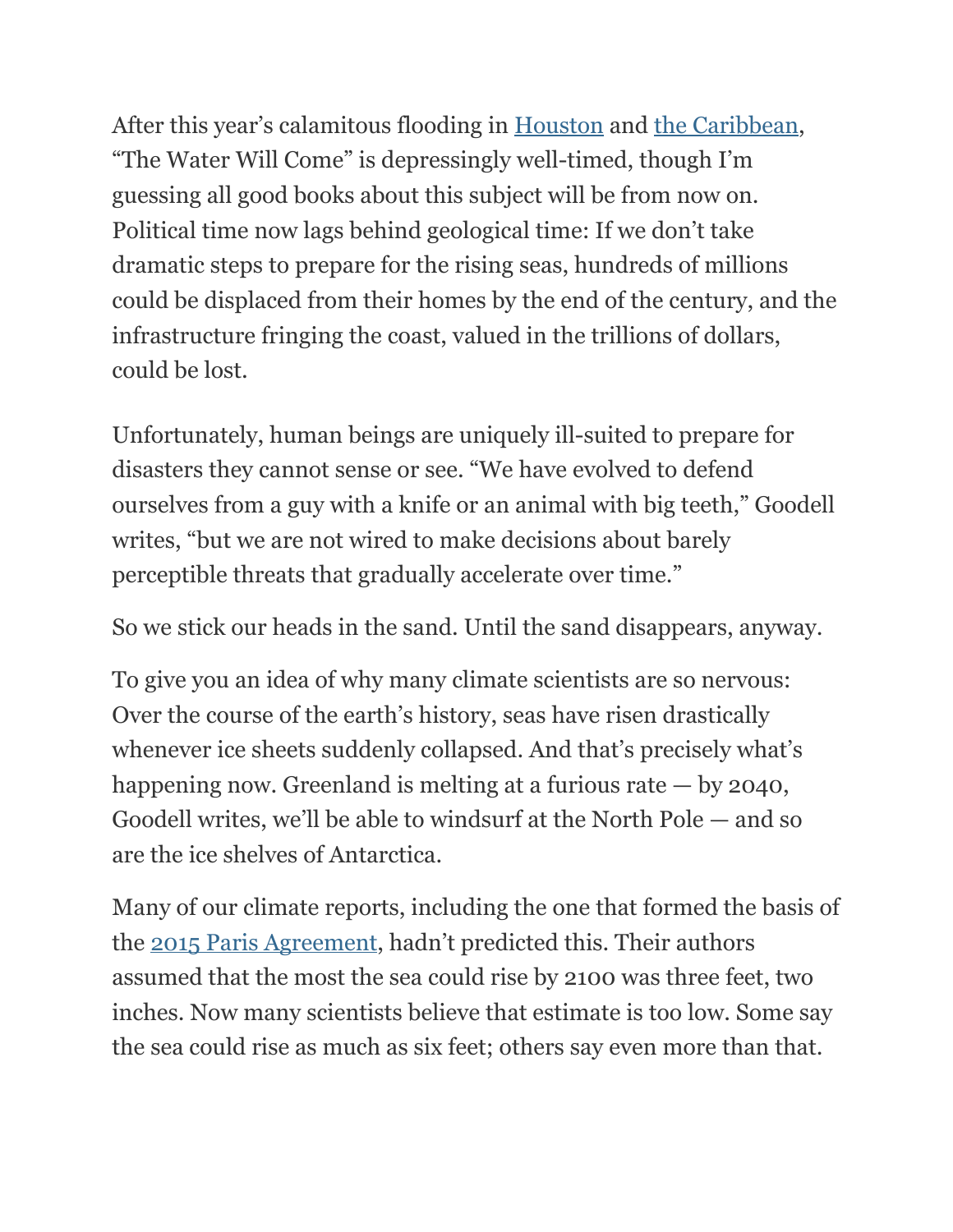"For anyone living in Miami Beach or South Brooklyn or Boston's Back Bay or any other low-lying coastal neighborhood," Goodell writes, "the difference between three feet of sea level rise by 2100 and six feet is the difference between a wet but livable city and a submerged city."

Goodell has been writing about climate change for many years. (His previous books include "[Big Coal"](http://www.nytimes.com/2006/06/21/books/21grim.html) and "[How to Cool the Planet](https://www.npr.org/templates/story/story.php?storyId=125789622).") He's the real deal, committed and making house calls. In "The Water Will Come," partly built on stories [he's written for Rolling Stone,](http://www.rollingstone.com/contributor/jeff-goodell) he visits cities in peril around the globe: New York; Lagos, Nigeria; Norfolk, Va.; Miami; Venice; Rotterdam. He speaks to a great many politicians, including Barack Obama, eventually asking some version of, "Given what you know, aren't you scared out of your wits?" (Obama's response: "Yeah.") At an art event, Goodell buttonholes an influential developer in Miami, Jorge Pérez, and asks several variations of the same question. Pérez insists he's unworried. "Besides," he adds, "by that time, I'll be dead, so what does it matter?"

The full exchange is worth reading. It plays out like something from a [Carl Hiaasen novel](http://www.nytimes.com/books/00/01/09/reviews/000109.09queent.html). All that's missing are the twin blondes in the hot tub.

Of all the American cities in this book, Miami seems least equipped to handle a rise in sea level, founded as it is on pleasure, real estate and the inalienable right to not pay state income taxes. (When a local geologist undertook a larger project to show just how much fecal matter was in Biscayne Bay, the mayor of Miami Beach went ballistic.) But every coastal city faces its own obstacles to adaptation, and the problems each one faces are different.